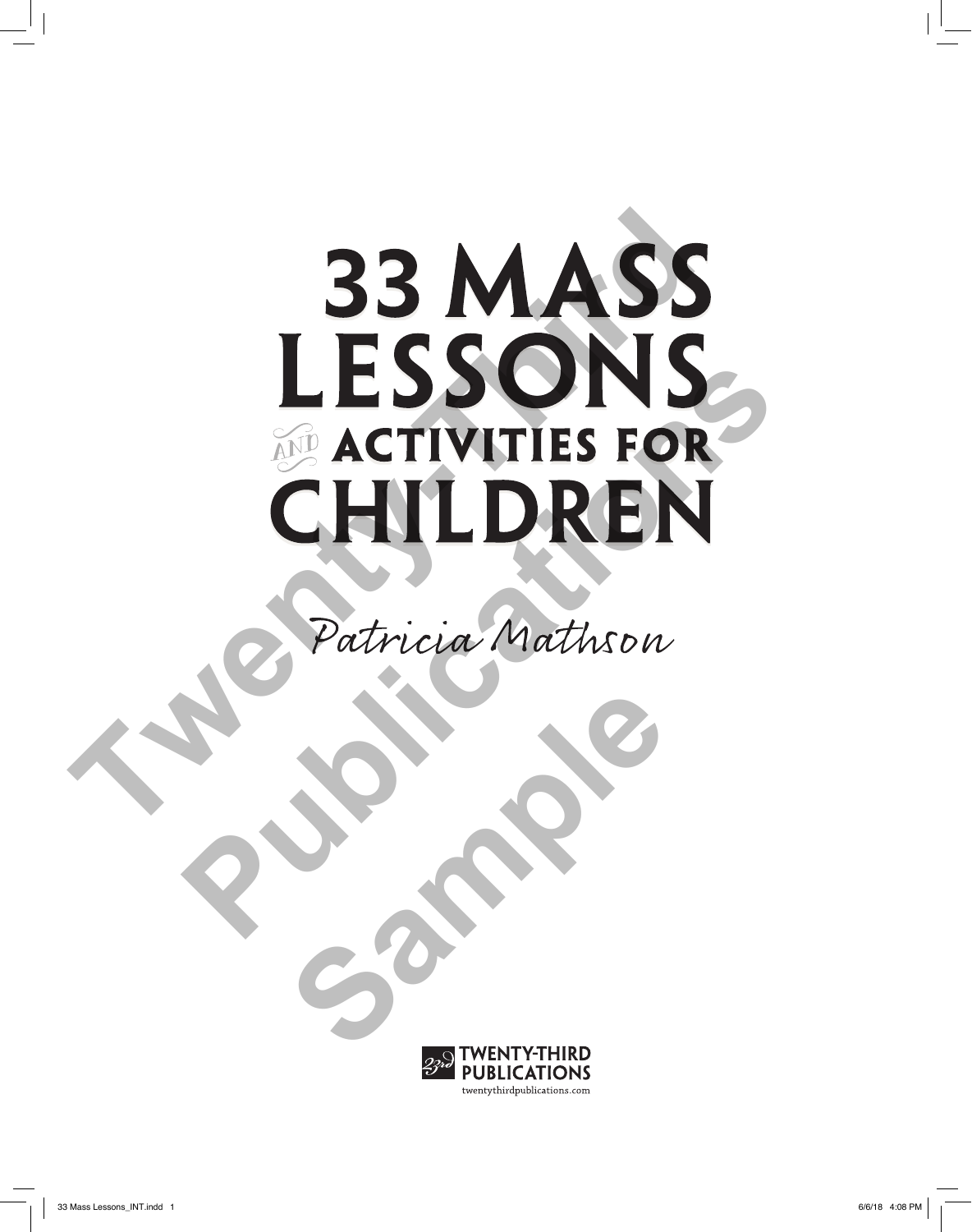TWENTY-THIRD PUBLICATIONS One Montauk Avenue, Suite 200 New London, CT 06320 (860) 437-3012 or (800) 321-0411 www.twentythirdpublications.com **The Millian Riversity of Case of the Case of Case of Case of The Case of Case of Case of Case of Case of Case of Case of Case of Case of Case of Case of Case of Case of Case of Case of Case of Case of Case of Case of Case** 

Copyright © 2018 Patricia Mathson. All rights reserved. No part of this publication may be reproduced in any manner without prior written permission of the publisher. Write to the Permissions Editor. **Publication 2016**<br> **PUBLICATION**<br> **PUBLICATION**<br> **PUBLICATION**<br> **PUBLICATION**<br> **PUBLICATION**<br> **PUBLICATION** Experiment<br>
Samples (SPI)<br>
Samples of the SPI)<br>
Samples of the SPI of this<br>
iduced in any manner without prior written<br>
Figures (SPI)<br>
Figures (SPI)<br>
Samples (SPI)<br>
Samples (SPI)<br>
Samples (SPI)<br>
Samples (SPI)<br>
Samples (SPI

Cover image: ©Shutterstock.com

ISBN: 978-1-62785-380-4 Library of Congress Control Number: 2018943225 Printed in the U.S.A.



**Soyard** A division of Bayard, Inc.

 $^+$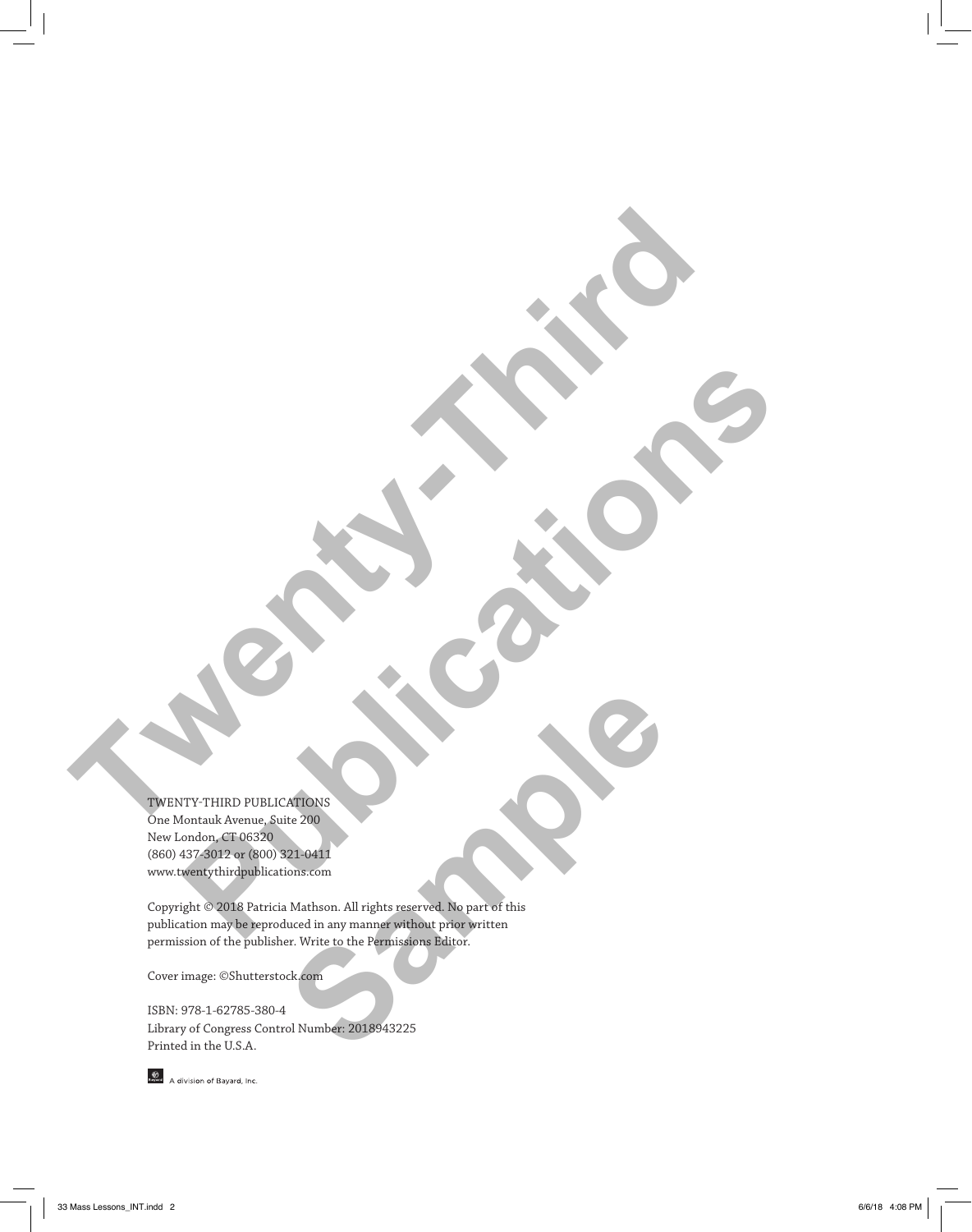### **CONTENTS**

#### **INTRODUCTORY RITES**

| <b>INTRODUCTORY RITES</b>                 |
|-------------------------------------------|
| Gather Together • Introductory Rites      |
|                                           |
|                                           |
| Ask Forgiveness • Penitential Act 10      |
| God Is Merciful • Lord, Have Mercy  12    |
| Give Praise to God · Glory to God14       |
| Pray Together • Opening Prayer  16        |
|                                           |
| <b>LITURGY OF THE WORD</b>                |
|                                           |
|                                           |
| Celebrate Our God · Responsorial Psalm 22 |
| We Are the Church • Second Reading 24     |
| Sing Out Alleluia · Gospel Acclamation26  |
|                                           |

#### **LITURGY OF THE WORD**

| <b>LITURGY OF THE WORD</b>                       |
|--------------------------------------------------|
| Listen to God's Word . Liturgy of the Word  18   |
| Remember Our Story · First Reading 20            |
| Celebrate Our God · Responsorial Psalm  22       |
| We Are the Church · Second Reading 24            |
| Sing Out Alleluia • Gospel Acclamation26         |
|                                                  |
| Reflect on God's Word • Homily 30                |
| Believe in God • Profession of Faith 32          |
| Lord, Hear Our Prayer • Prayer of the Faithful34 |
|                                                  |

Ч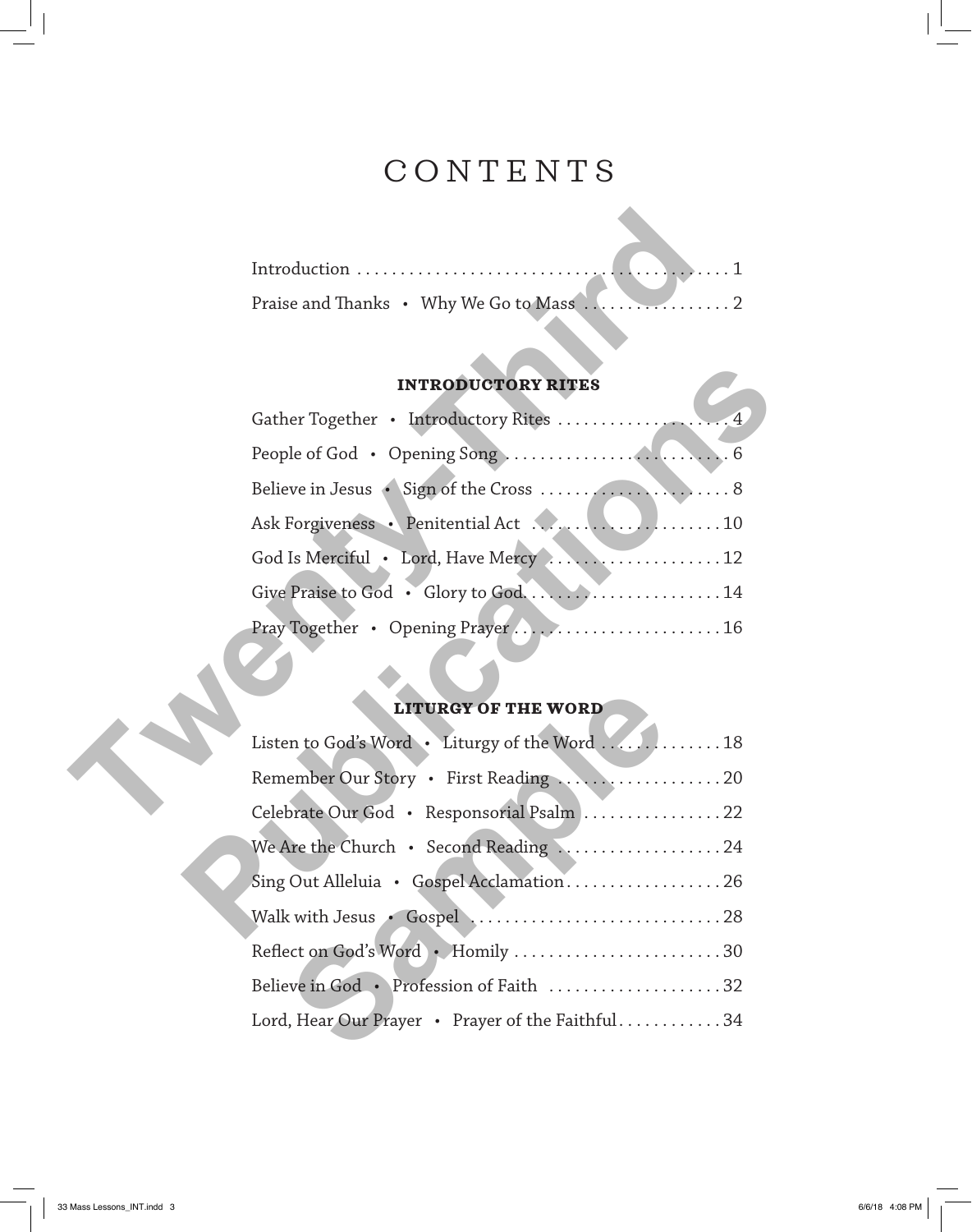#### **LITURGY OF THE EUCHARIST**

| <b>LITURGY OF THE EUCHARIST</b>                          |  |
|----------------------------------------------------------|--|
| Give Thanks to God • Liturgy of the Eucharist 36         |  |
| Offer Gifts to Our God · Presentation of Gifts 38        |  |
| Join Our Prayers Together • Prayer over the Offerings 40 |  |
| Lift Up Our Hearts · Eucharistic Prayer  42              |  |
| Thank God for Sending Jesus • Preface  44                |  |
| Give Honor to the Lord • Holy, Holy, Holy 46             |  |
| Jesus Is with Us • Consecration  48                      |  |
|                                                          |  |
| Prayer of Jesus • Lord's Prayer 52                       |  |
| Be Peacemakers • Sign of Peace54                         |  |
| With God All Things Are Possible Communion 56            |  |
| Pray Always • Prayer after Communion 58                  |  |
|                                                          |  |
| <b>CONCLUDING RITES</b>                                  |  |
|                                                          |  |
|                                                          |  |
|                                                          |  |
| Go and Share the Good News . Sending Forth  64           |  |
|                                                          |  |
|                                                          |  |
|                                                          |  |

### **CONCLUDING RITES**

| <b>CONCLUDING RITES</b>                                     |
|-------------------------------------------------------------|
|                                                             |
|                                                             |
| Go and Share the Good News • Sending Forth  64              |
|                                                             |
|                                                             |
| Ways to Encourage Families to Participate in Sunday Mass 68 |

 $\mathbb{F}$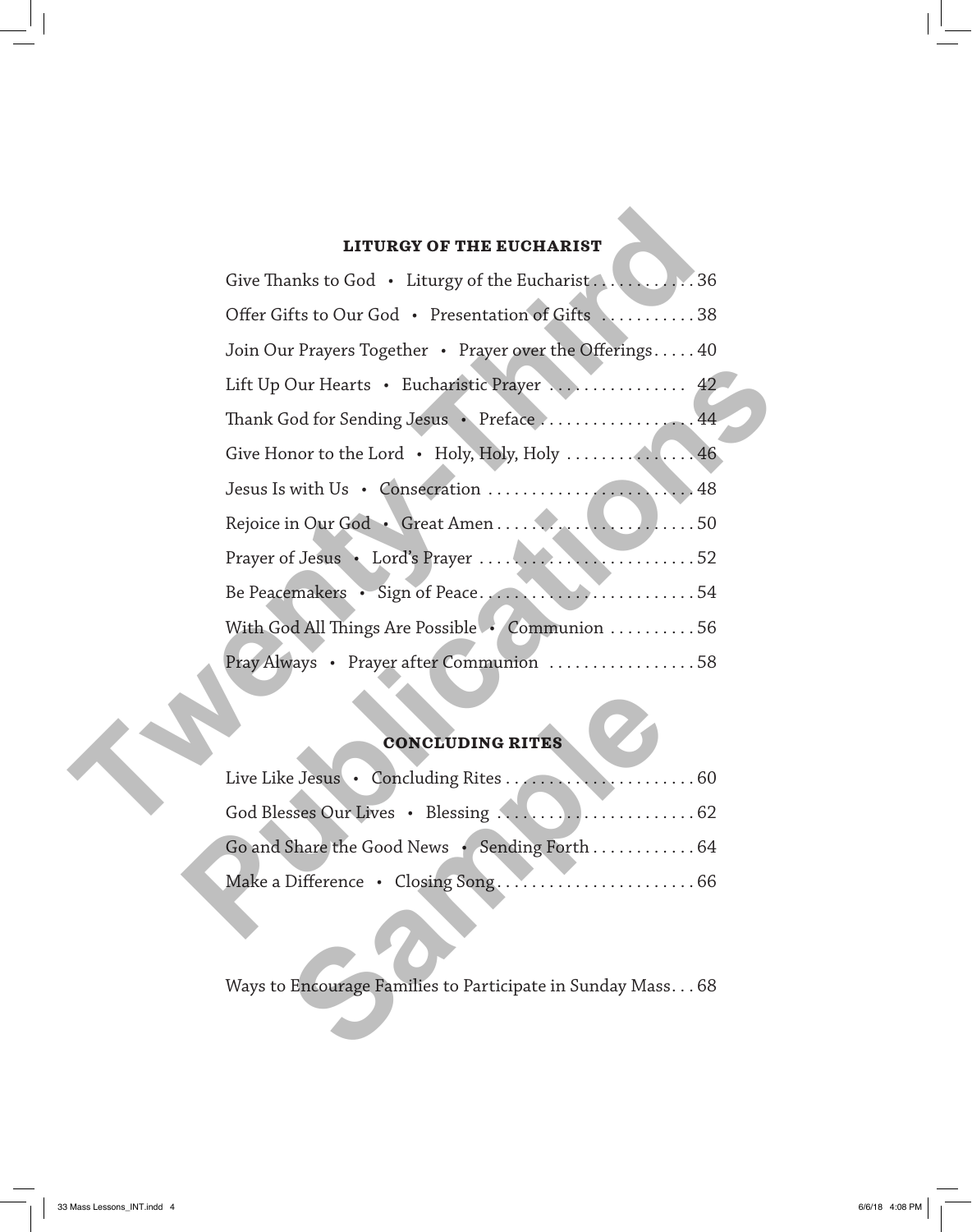#### introduction

This book is filled with ideas for connecting Sunday Mass to children's lives. As we explore the Mass with children, we invite them to experience God's presence and love. The Mass gives us a glimpse at how much God loves us. The celebration of the Mass should be at the center of our lives as disciples of Jesus Christ. We must also live the Mass in our lives during the week.

Celebrating Sunday Mass is something we joyfully do together as the people of God. We celebrate God's unending love for each of us and all of us. We want children to understand how they are part of a community of God's people that supports and loves them. We walk our faith journey together. The Mass reminds us of who God is and who we are as the people of God. We remember all that God has done for us. Participating in the Mass reminds us of what is important in life. This book is filled with ideas for connecting ages free to eleven but can be ease<br>Sunday Mass to children's lives. As we explore other age groups, The emphasis<br>the Mass with children, we invite them to expect activities t Figure 11 and the Mass in our lives and sixting the seak of this book is the children's table by the Mass in our lives during the week Mass (Celebrating Sunday Mass is something we grassping the central idea of a lesson, B

The Mass celebrates our relationship with God and with one another. Our actions show children who God is. When children know that God loves them, then they will be able to respond to God's love. It is important for children and all of us to understand that we participate in Sunday Mass not only to praise our God, but also to support other people by our presence and our prayers.

There are ideas and activities in this book for exploring each part of the Mass. A variety of activities are included that actively involve the children in learning. The ideas can be used in children's faith formation programs, Catholic schools, whole community catechesis, home school programs, family ministry, First Communion preparation, parish celebrations, with groups of families, and as part of a parish-wide study of the Mass. Final School and all of us to the ways of faith. The use of the tores of the total of the total of the total of the total of the separation of the separation of the separation of the Mass. A variant presence and our prayer

The activities in this book are for children

ages five to eleven but can be easily adapted for other age groups. The emphasis is on learning activities that speak to the way children learn. The ideas show children the importance of celebrating Sunday Mass together and living the Mass in our lives from Sunday to Sunday.

A strength of this book is the children's takehome idea. Sometimes, children have trouble grasping the central idea of a lesson, because it may include a lot of information or they may not understand what to do with the information presented to them. The children's take-home idea for each part of the Mass gives the children a simple reminder of what they learned and a practical suggestion for living it during the coming week.

There is a family page for each part of the Mass. This gives families some ideas of how to share the Mass with children and some activities they can do together at home. This supports parents as the primary teachers of their children in the ways of faith. There is also a prayer that families can pray together. The family activities show family members how to live the Mass in their lives.

In addition, there is a note to First Communion families at the bottom of each family page. This note is for families and extended families who are preparing children of any age to receive First Communion.

Through the Mass we celebrate who we are as God's people and all that God has done in our lives. We are renewed and strengthened by our time together and then go out to live as Jesus Christ showed us. As we walk with children though the Mass, we can help them explore the connection of Sunday Mass with their daily lives and the joy of being God's children.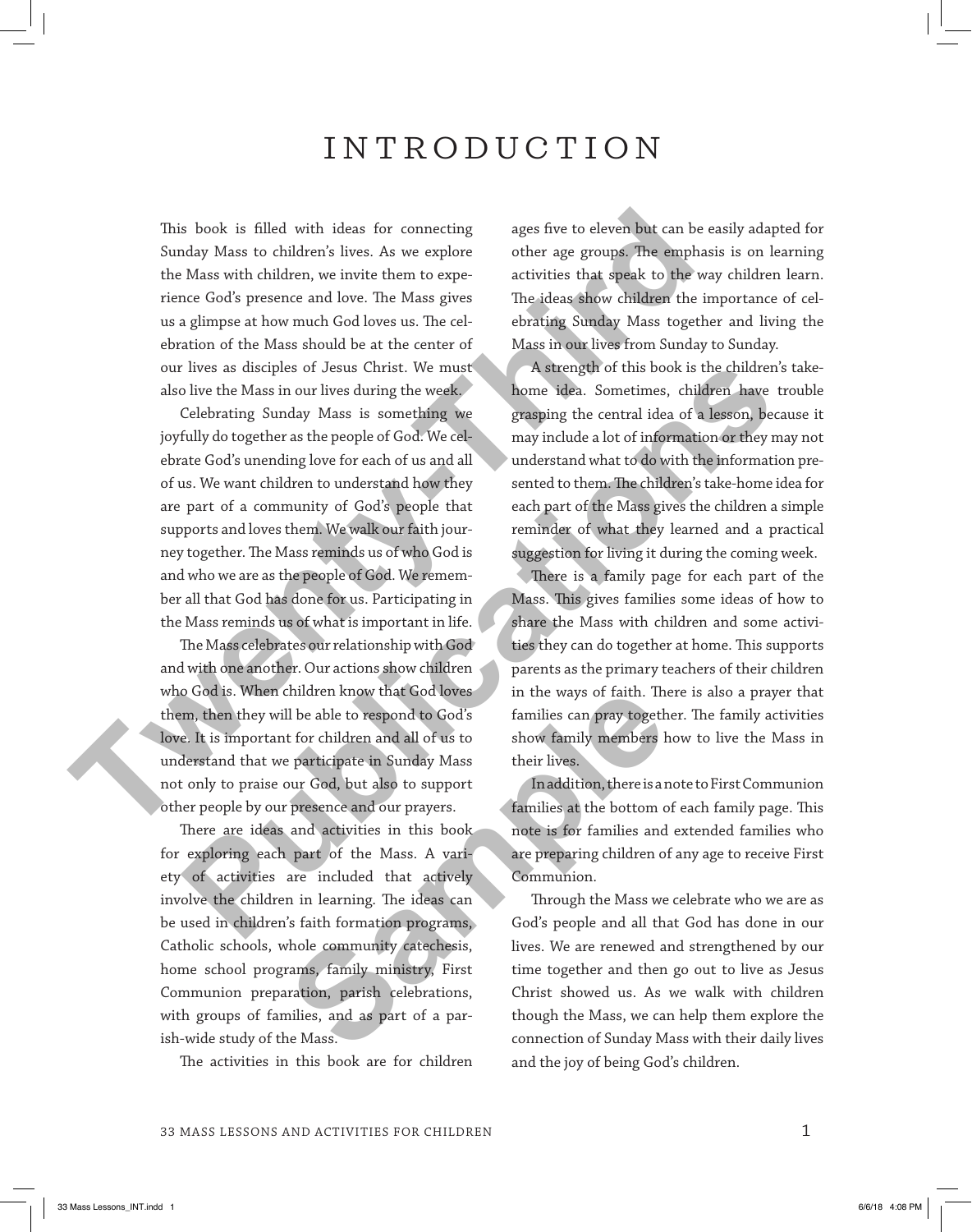# Praise and Thanks

#### *Why We Go to Mass*

#### Catechist notes

At Mass we are called to praise the God who created us, redeemed us, and lives in us. Assure children that God loves each one of us. We must help children connect Sunday Mass with how they live the other days of the week. **The UK is the Control of the UK is the Control of the UK is a series that the control of the UK is a series to the UK is a series to the UK is a series to the UK is a series to the UK is a series to the UK is a series to** 

#### Sharing question

*Why do we go to Sunday Mass?*

#### Exploring the Mass

We come together at Sunday Mass to celebrate who God is and who we are as the people of God. The Mass is part of our identity as Catholics.

#### *Reasons why Sunday Mass is important*

- We lift up our hearts and our lives to the God who created us.
- We respond to God's unending love for each of us.
- We come as we are with our joys and sorrows and bring them to the Lord.
- Together we give thanks to God for all that God has done for us.
- We come to support one another with our prayers and our presence.
- Renewed, we go out after Mass to live what we believe.

At Mass we encounter God in the words of Scripture, in the Eucharist, and in one another. We participate as a community at Mass on Sundays because that is the day of the resurrection of Jesus Christ.

#### Learning activity *Make a heart poster*

Show children how to make a heart poster to remember that God loves each of us. Write "God loves us with an unending love" on a sheet of poster board. Each child cuts a heart from red paper and puts their name on it. Then all children glue their hearts onto the poster.

When children know that God loves them, they will be able to respond to God in their own lives. Sunday Mass reminds children that all of us are on this faith journey together.

#### Children's take-home idea

Remember that God loves you with an unending love. Open your heart this week and look for God's presence in your life through the wonders of creation and the people who care about you. God will always be with you.

#### Praying together

*Awesome God, on a Sunday you raised Jesus Christ to new life, and the world was forever changed. Guide us to come together at Sunday Mass on the first day of each new week. We remember that you are the hope of our lives, of the world, and of people everywhere. Amen.* From that God loves each one of us. We<br> **Publication connect** Sunday Mass with the phildren connect Sunday Mass with<br> **Publication** since the since of the week since the since of the week since of the week since of the sin Fraction and the solution of the same of the same of the data of the same solution of the same solution of the same solution of the same solution of the same solution of the same solution of the same solution of the same s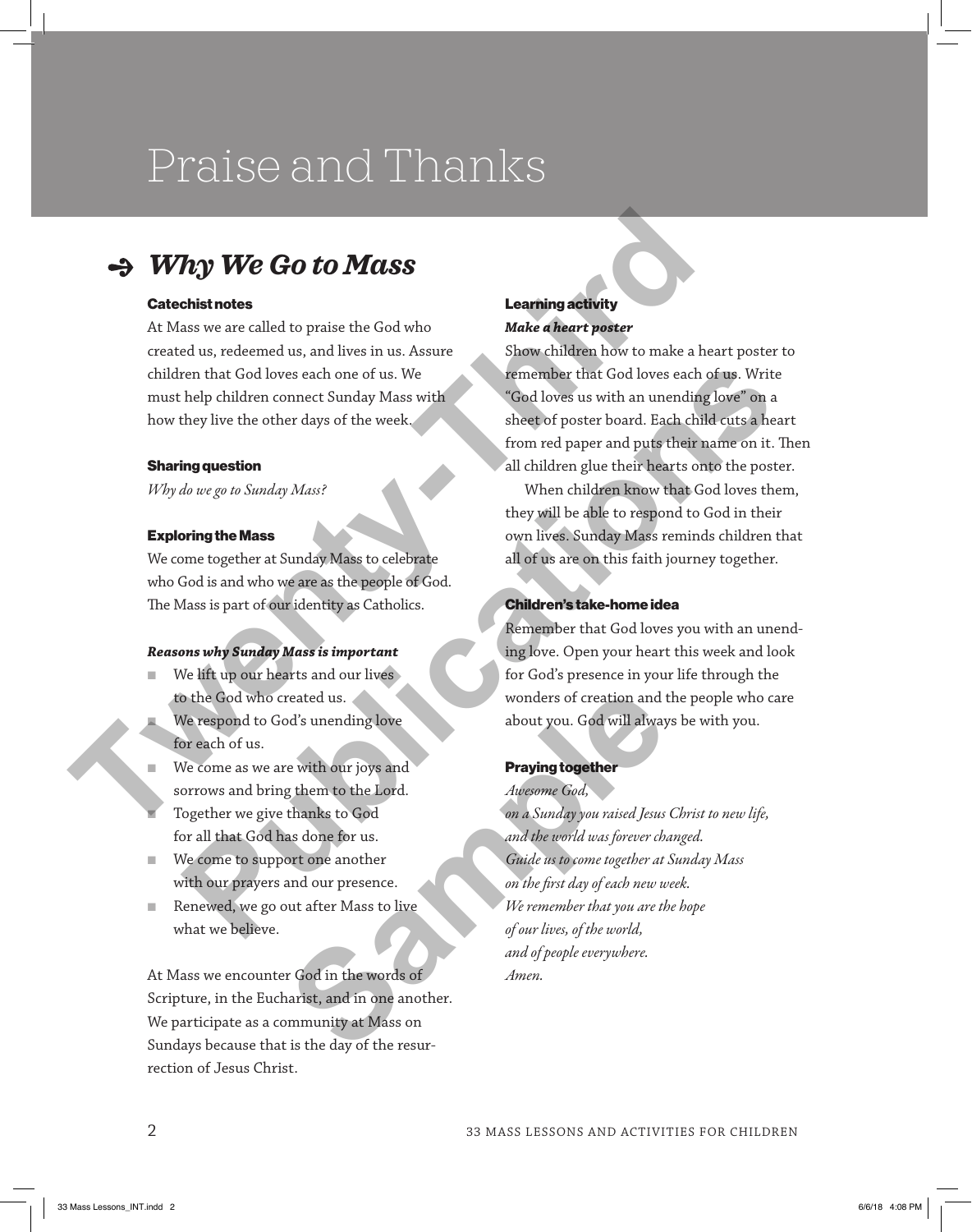# **Why We Go to Mass**

#### FAMILY IDEAS

The Mass is for all ages. We come together at Sunday Mass to celebrate who God is and who we are as the people of God. The Mass is part of our identity as Catholics. At Mass we encounter God in the word of Scripture, in the Eucharist, and in one another. Talk about why Sunday Mass is important to you and to the whole people of God. **THE MILY IDEAS**<br>
THE MASS IS for all ages. We come together at Sunday Mass to celebrate who Good and who we are as the free point of God. The Mass is part of God. The Mass is part of God. The Mass is the property of God. **PAMILY IDEAS**<br>
FAMILY IDEAS<br>
The Mass is for all ages. We come together at Sunday Mass for celebrate who God is<br>
and who we are as the people of God. The Mass is part of our identity as Catholics. At<br>
Mass we encounter Go

We respond to God who first loved us and gave us life. At Mass we give praise to our God for all God has done for us. Talk about the signs of God's love that we see in creation and in the people around us.

We come to support one another with our prayers and our presence. We are all on this faith journey together. We thank God for all that God has done for us. We ask for the help we need for the week ahead. The Mass brings hope to our lives. Let's share hope with others too. For a support one another with our prayers and our present<br>th journey together. We thank God for all that God has done<br>help we need for the week ahead. The Mass brings hope to cope with others too.<br>RAYER<br>od, we thank you f

#### FAMILY PRAYER

*Awesome God, we thank you for the gift of the Mass and your love for each of us. Help us to live in that love as a family and share your love with others. You are the hope of people everywhere. Amen.*

#### *Note to First Communion families*

Encourage children preparing for First Communion to look for the good in life and in people. Teach them to have hope in God, hope in one another, and hope in the future. Hope is one of the most important gifts we can share with our children.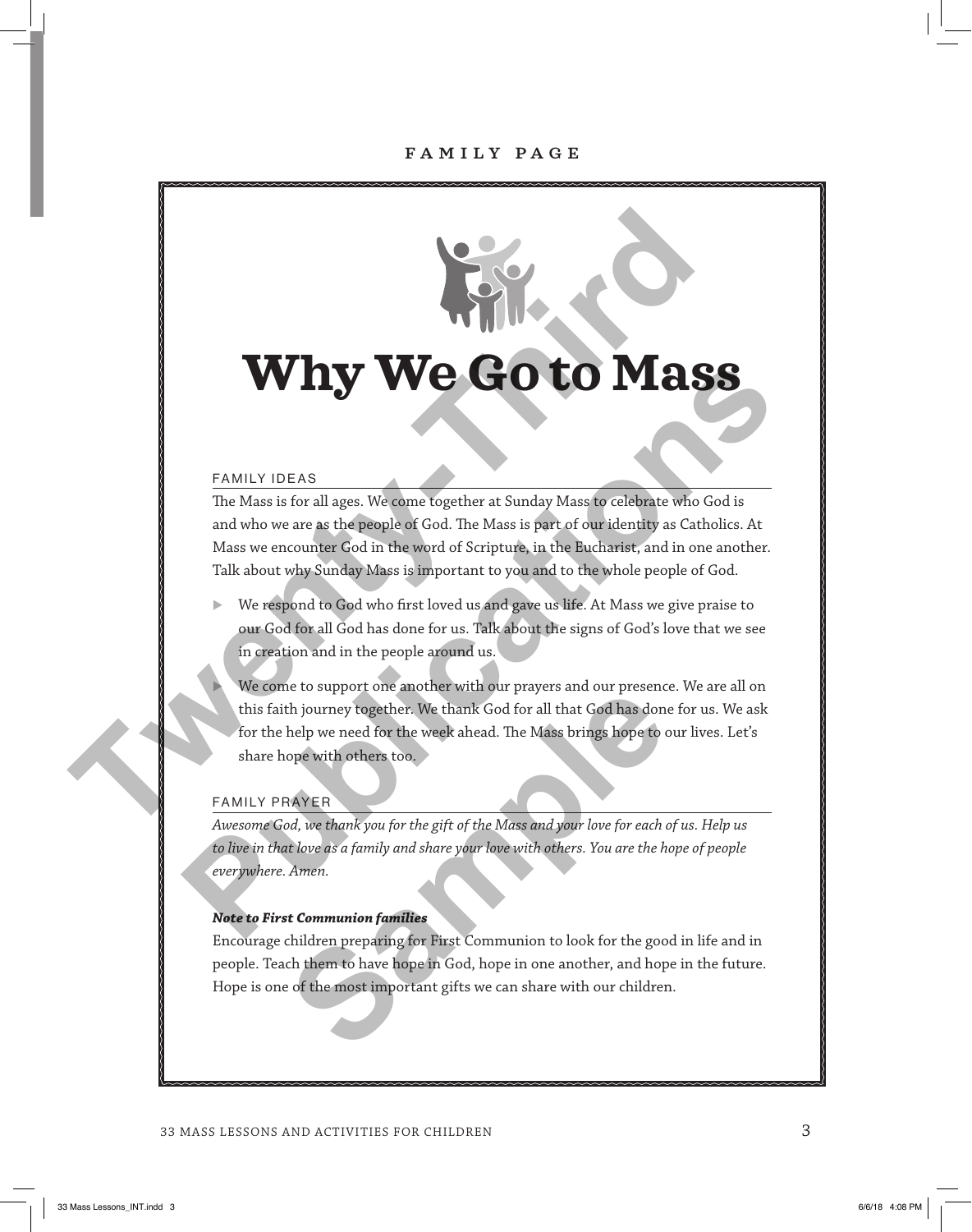# Gather Together

#### Part of the Mass: *Introductory Rites*

#### Catechist notes

When we come together for Sunday Mass, we bring all that has happened to us during the week. We bring our dreams, our disappointments, and ourselves to God. Children need to know that God loves each of us with an unending love.

#### Sharing question

*Why does God care about what is going on in our lives?*

#### Exploring the Mass

God created us and has loved us since before we were born. The Mass is a gift that celebrates our relationship with God and with one another. We bring our cares and concerns before the Lord. We join our prayers with our parish community at Mass. We gather together to give praise to our God. The first part of the Mass is called the Introductory Rites. **• DART OF THE MASS:** *Introductory* **RiteS<br>
catechistnotes**<br>
We want children and of having a relationshi<br>
bring all that has happened to us during the<br>
we know the joy design and the set with comparison of the set with a The trans and paperato to a suring the **Publication**<br>
And that Solend on equality to a suring the trans and ourselves to God. Children need to reading skills. Children enco the words and<br>
year, We bring our decays to God.

#### *Parts of the Introductory Rites*

- Opening song
- Sign of the Cross
- Penitential Act
- Lord, have mercy
- Glory to God (omitted during Advent and Lent)
- Opening Prayer (Collect)

#### Learning activity

#### *Join in an action prayer*

We come together as a community in the Introductory Rites at Mass to give praise to God. We want children to know the joy of being God's children and of having a relationship with God. Children can pray to God with an action prayer. This activity does not depend on good reading skills. Children echo the words and actions of the catechist line after line.

God of all people, *arms overhead* we give you glory and praise *nod head* for your unending love for us. *hands on heart* May we listen to your voice *hands behind ears* speaking in our hearts *hands over heart* at Mass and in our lives. *nod head* Guide us to follow you *walk in place* and share your love *hands on heart* with other people each day. *arms outstretched* Amen. *praying hands*

#### Children's take-home idea

Share your hopes and concern this week with God, who is always with you. Remember that God has loved you since before you were born. Pray in your own words and know that God hears your prayers.

#### Praying together

*God of all people, we give you praise and glory for creating us and calling us to life. When we gather together at Mass, help us to show love for you and others. Guide us to live as a community of your people after we leave Mass also. Amen.* Mass. We gather together<br>
Sod. The first part of the<br>
roductory Rites<br>
Share your hopes and consider<br>
Share your hopes and consider<br>
Share your hopes and consider<br>
Share your hopes and consider<br>
Share your hopes and consid

#### 4 33 MASS LESSONS AND ACTIVITIES FOR CHILDREN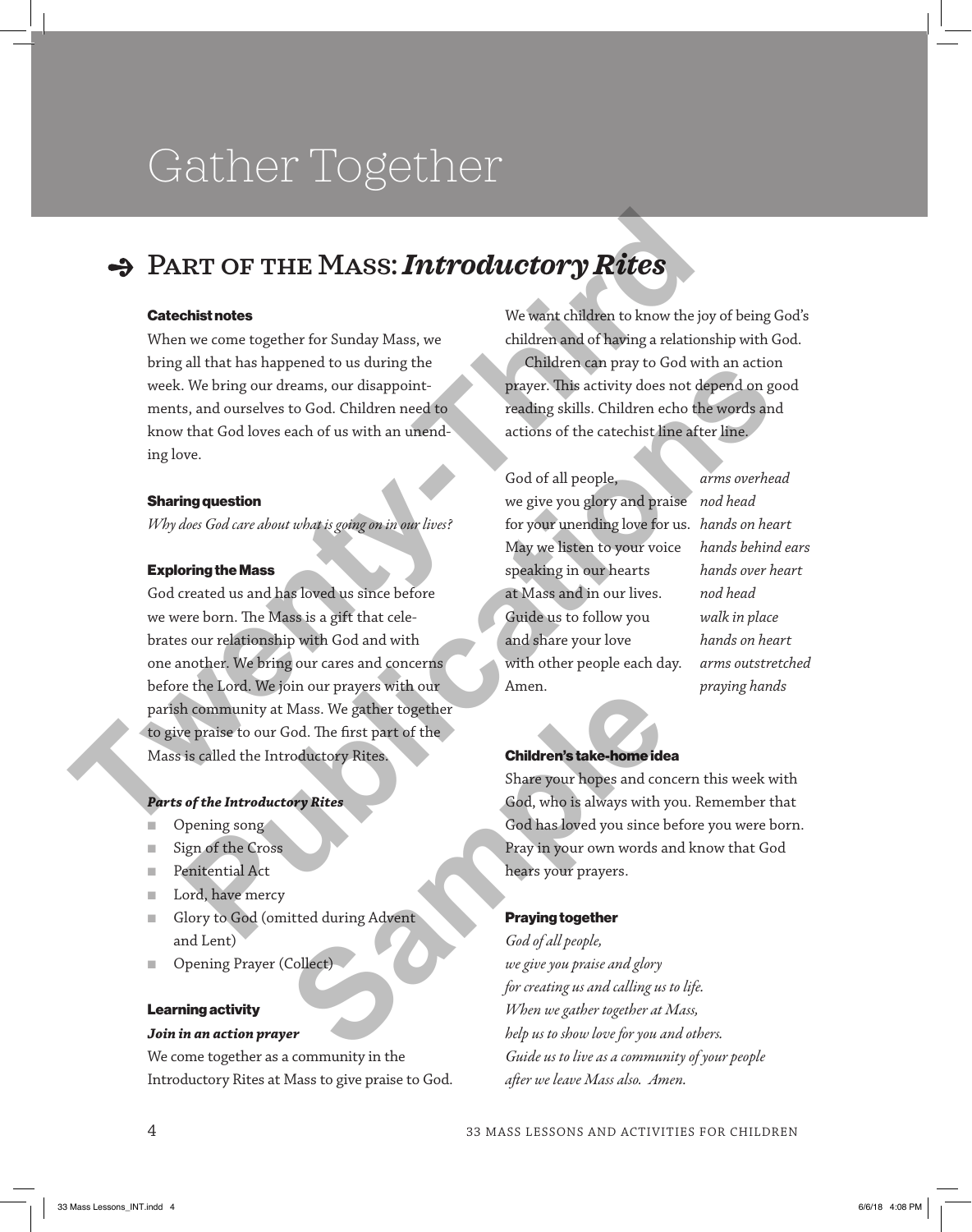# PART OF THE MASS: **Introductory Rites PART OF THE MASS:**<br> **Twick Control of The MASS:**<br>
At Mass we join our prayers together in praise of our God. We eelebrate God's use<br>
At Mass we join our prayers together in praise of our God. We eelebrate God's use<br>
ing l

#### **FAMILY IDEAS**

At Mass we join our prayers together in praise of our God. We celebrate God's unending love for us. We bring our cares and concerns before the Lord. We support one another at Sunday Mass with our presence and our prayers.

We want children to know the joy of being God's children. Encourage children to delight in God's love and God's creation. Point out signs of God's love in the world: people who care about us, sunshine to give light to our days, and music to speak to our hearts. **PART OF THE MASS:**<br>
FAMILY IDEAS<br>
At Mass we join our prayers together in praise of our God. We celebrate God's unend-<br>
ing love for us. We bring our cares and concerns before the Lord. We support one<br>
another at Sanday M

▶ Encourage children's participation in Sunday Mass by how you talk. Stress that we *get to* go to Mass, rather than we *have to* go to Mass. Make participating in Mass a priority when you plan your family's schedule.

#### FAMILY PRAYER

God of all people, we know that you created us and call us to life with you. When we gather *at Mass, help us to praise you together. May we lift up our hearts and our voices to you. Help our family praise you by our words and actions each day. Amen.* 

#### *Note to First Communion families*

As we come together at Mass, ask God's help to prepare your child to receive First Communion. Involve extended family by asking them to pray for your child and share their faith stories. Getting ready for First Communion enriches all of us as we remember the importance of the sacrament of the Eucharist in our own lives. hearts.<br>
age children's participation in Sunday Mass by how you talk<br>
o to Mass, rather than we *have to* go to Mass. Make particip,<br>
y when you plan your family's schedule.<br>
RAYER<br>
eople, we know that you created us and c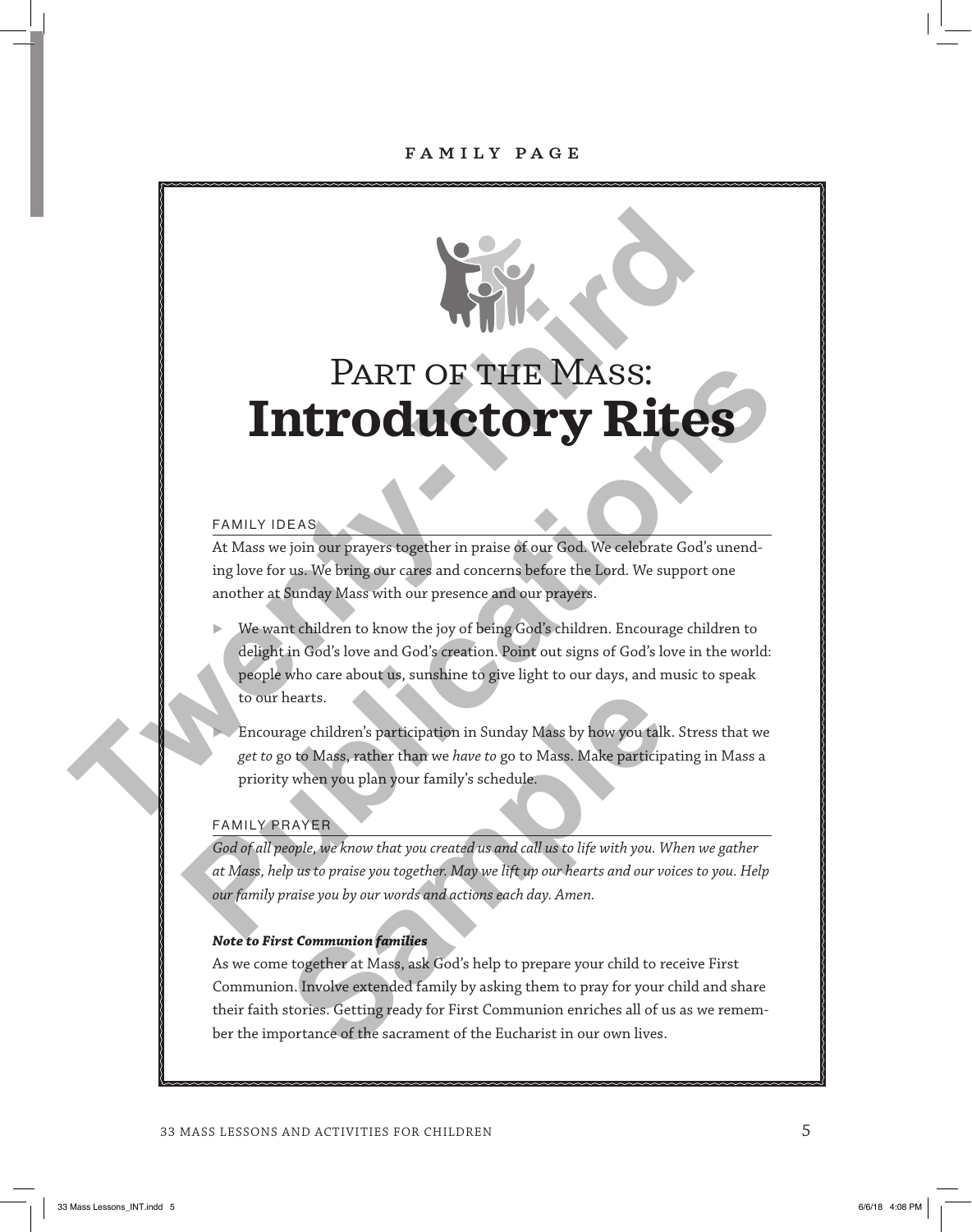# People of God

#### $\rightarrow$  PART OF THE MASS: Opening Song

#### Catechist notes

The opening song at Mass unites us. Together we give praise and glory to God. Music touches our hearts and fills us with joy. Music is a part of Mass all over the world as people raise their hearts and voices to God. We begin and end our celebration of the Mass together in song.

#### Sharing question

*Why do we begin Mass by singing a song together?*

#### Exploring the Mass

The opening song unites us as the people of God. We joyfully come together as we get ready to begin our celebration of the Mass. We praise our God together. As we sing, the entrance procession begins, led by an altar server carrying the cross. The Book of the Gospels is also brought forward. The celebrant of the Mass comes in at the end of the procession. **Example 18 Consider the Solution of the Solution of the Solution of the Solution of the Solution of the Solution of the Solution of the Solution of the Solution of the Solution of the Solution of the Solution of the Solut** Figures and giory to solic, whilst coute the space of the measure and fills us with by. Music is a part<br>
earlier the words, they can simulate with some of the music.<br>
nearlier the words, they can singlust the tefrain to gi

Music is part of who we are as God's people. Music is a God-given gift. We are all called to join together by lifting our hearts and our voices in song as we celebrate Sunday Mass. Guide the children to understand that music helps us express our joy at being God's creation.

#### Learning activity *Encourage children to sing*

Encourage children to sing at Mass by helping them become familiar with some of the music. Reassure children that if they don't know all the words, they can sing just the refrain to give praise to God.

Another idea is to pick one gathering song and discuss the words and message with the children. One song often sung as an opening song is "All Are Welcome" by Marty Haugen. Talk about the words in each verse. Sing the song with the children, and add simple gestures if you choose.

#### Children's take-home idea

Give praise to God this week with music. Sing a song of praise to God or listen to a Christian song on your iPad or other device. God has given us the gift of music that speaks to our hearts. Listen for the message of the song.

#### Praying together

*Loving God, we praise you as the Creator of all people, made in your image and likeness. Teach us to love one another as you love each one of us. May our words, our actions, and our songs at Mass give glory to you now and forever. Amen.* Show the Gospels is also a song of praise to God this with the procession.<br>
Show the Gospels is also a song of praise to God or song of praise to God or song of praise to God or song on your iPad or other fithe procession.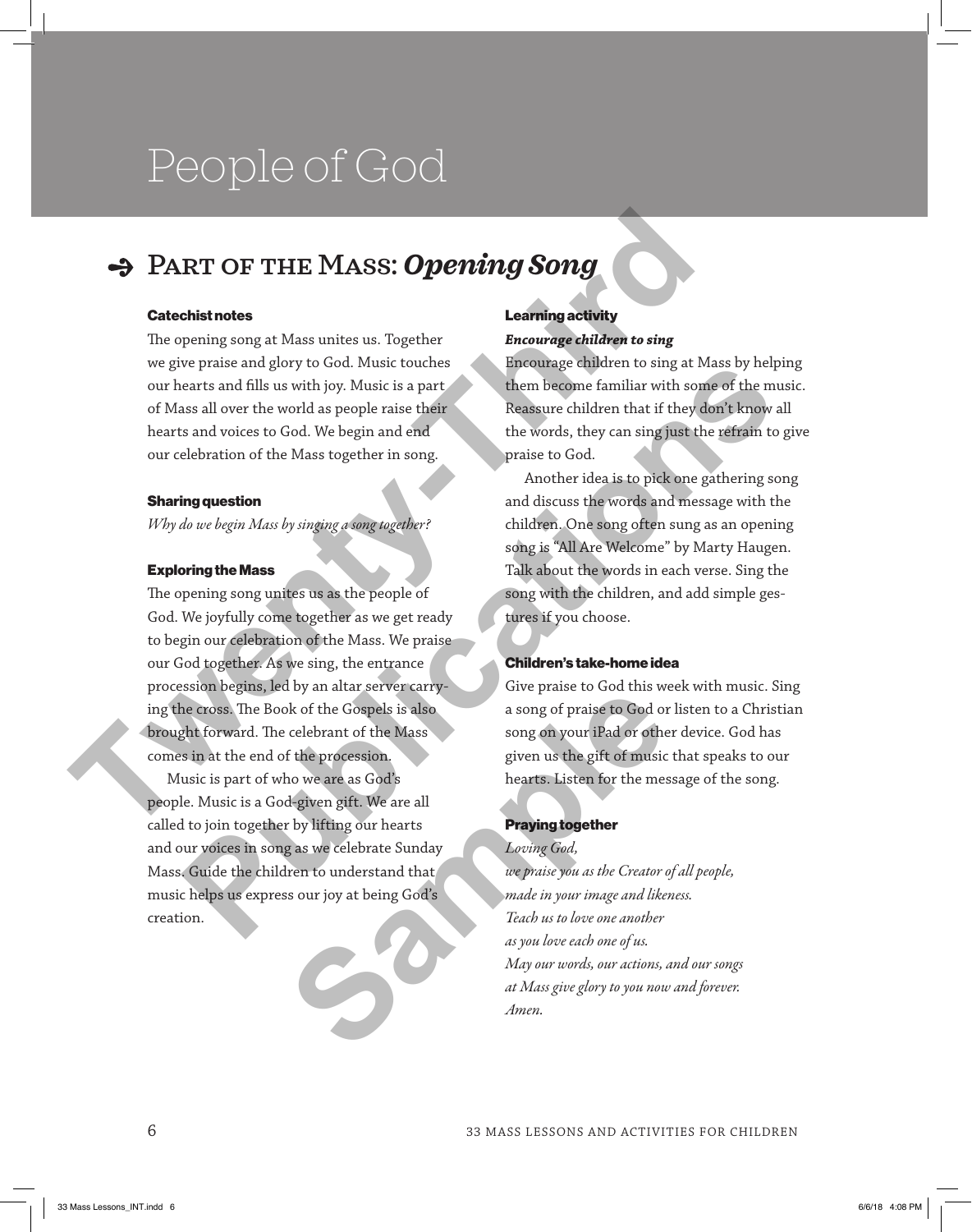## PART OF THE MASS: **Opening Song**

#### **FAMILY IDEAS**

The opening song at Mass unites us as the people of God. Through the God-given gift of music, we give praise and glory to God. Songs help us express what we believe. Music touches our hearts and fills us with joy as we lift up our voices to God.

▶ Encourage your child to sing with the parish community at Mass. It is fine to sing only the refrain of a song. For children who enjoy singing, check on the age requirement for the children's choir.

Invite children to have joy in being children of God. In the car, play a music CD with catchy tunes about God's love, and sing along. Download a song you sing at Mass to your phone and listen to it when you are together. Talk about what it means to you all. **PART OF THE MASS:**<br> **The opening song at Mass unites us as the people of God. Through the God-give<br>
The opening song at Mass unites us as the people of God. Through the God-give<br>
gift of music, we give phase and glory to PART OF THE MASS:**<br> **PUBLICATE SECTIONS SUBLICATES**<br>
The opening song at Mass unites us as the people of God. Through the God-given<br>
gift of music, we give praise and glory to God. Songs help us express what we believe.<br> children to have joy in being children of God. In the car, play<br>tchy tunes about God's love, and sing along. Download a so<br>s to your phone and listen to it when you are together. Talk<br>to you all.<br> $\frac{34 \times F}{25}$ <br>we gather t

#### FAMILY PRAYER

*Loving God, we gather together at Mass to give you praise for your unending love for us. Teach our family to love others as you love each of us. May our words, our actions, and our songs at Mass give glory to you now and forever. Amen.*

#### *Note to First Communion families*

Encourage your child to participate fully in the Mass by singing the songs and saying the prayers. We join our voices with others at Mass as the people of God. This helps us to celebrate the Eucharist in our minds and hearts.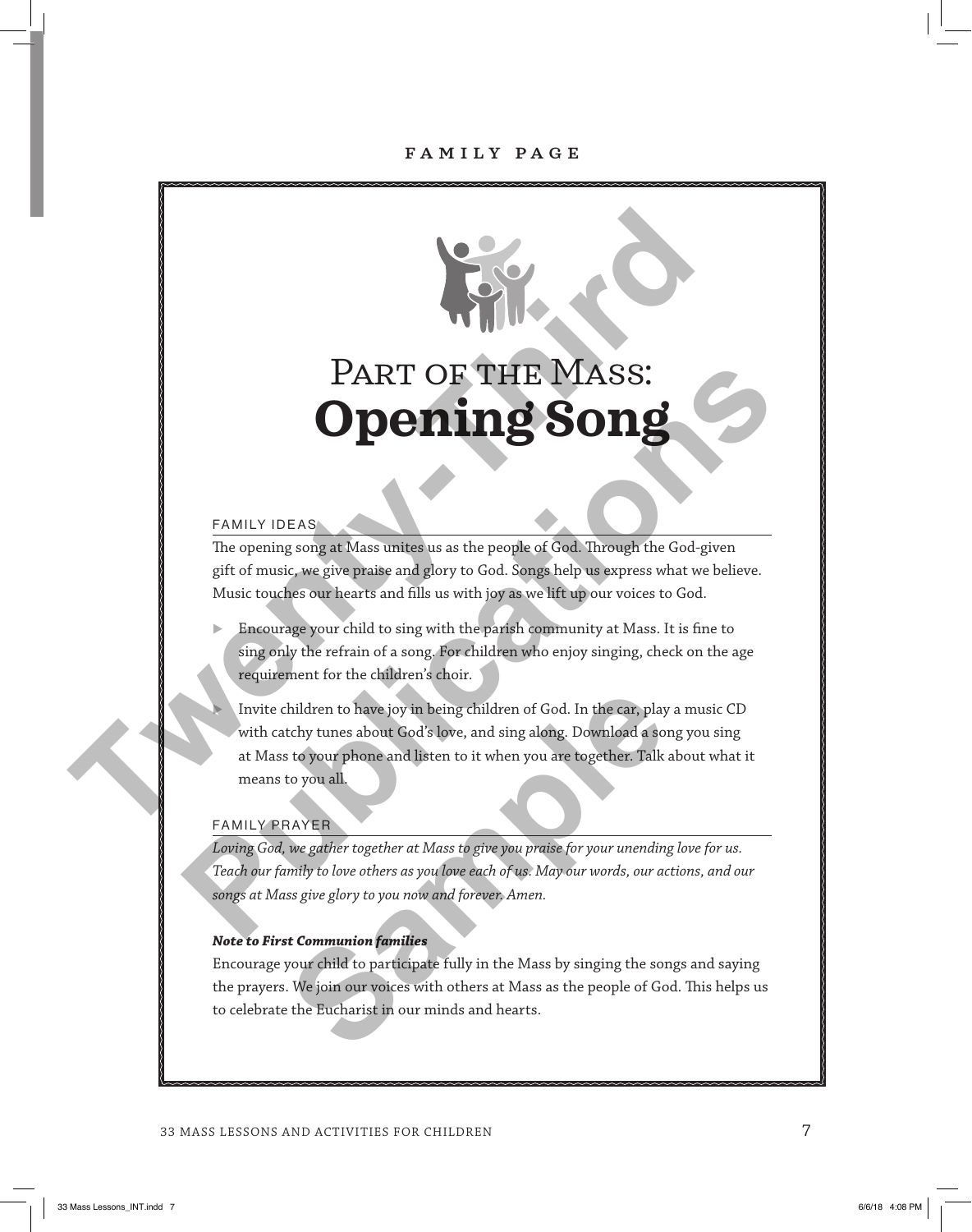# Believe in Jesus

#### Part of the Mass: *Sign of the Cross*

#### Catechist notes

Before he died, Jesus told his apostles to baptize "in the name of the Father, and of the Son, and of the Holy Spirit" (Matthew 28:19). We begin our celebration of the Mass with the Sign of the Cross as a sign of faith in God. We remember all that God has done for us.

#### Sharing question

*Why do we begin Mass with the Sign of the Cross?*

#### Exploring the Mass

We start each Mass with the Sign of the Cross as a reminder of our baptism and our faith in Jesus Christ as the Savior of the world. At baptism we were signed with the cross by our parents and godparents. At Mass we do it on our own. **Example 18 and 18 and 18 and 18 and 18 and 18 and 18 and 18 and 18 and 18 and 18 and 18 and 18 and 18 and 18 and 18 and 18 and 18 and 18 and 18 and 18 and 18 and 18 and 18 and 18 and 18 and 18 and 18 and 18 and 18 and 18** 

The cross reminds us of how much God loves us. It is a sign and a promise that we are to live as disciples of Jesus Christ. We are people created by the Father, redeemed by the Son, and guided by the Holy Spirit. The Sign of the Cross reminds us that we are not alone, because God is always with us.

#### Learning activity

#### *Put together sun catcher crosses*

Encourage children to make individual stainedglass crosses as a reminder of the Sign of the Cross. Each child cuts out a large paper cross. Then they cut out the middle of the cross leaving just a ½-inch-wide outline. Children place their crosses on clear, self-adhesive shelf cov-

ering. They overlap squares of colored tissue paper inside the cross outline.

Help each child carefully cover his or her cross with another sticky sheet and then cut around the outside. This makes beautiful crosses to put in a window and let the sun shine through. The colorful crosses are a visual reminder that we called to follow Jesus in our lives.

#### Children's take-home idea

The Sign of the Cross is an act of faith in our God. It reminds us and others that we are disciples of Jesus Christ. Every time you make the Sign of the Cross this week, remember how much God loves you.

#### Praying together

*Almighty God, we have faith in you and thank you for all that you have done for us. Helps us to live our faith by what we say and do each day. We pray in the name of the Father who created us, the Son who redeemed us, and the Holy Spirit who guides our lives. Amen.* In the name of the change of the Cross results and of the Holy Spirit" (Matthew 26:19). We respect on the cut account the cut account of the Cross as a sign of faith in God. We can be all that God has done for us.<br> **Public Example 18 Almighty God,**<br>
Its. At Mass we do it on<br>
and a promise that we<br>
so f Jesus Christ. We are<br>
so f Jesus Christ. We are<br>
for all that you have done for<br>
Father, redeemed by the<br>
Helps us to live our faith<br>
ne Hol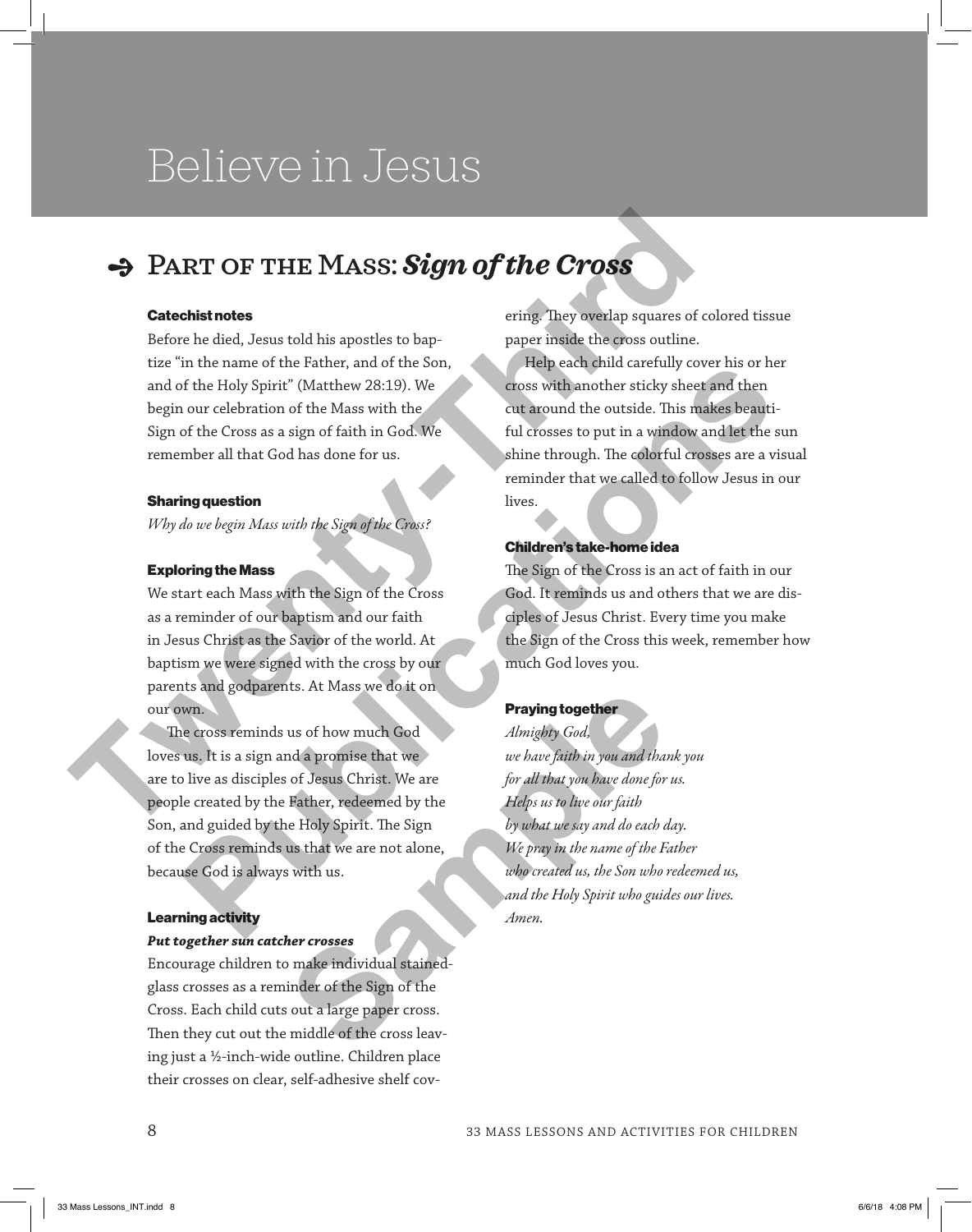# Believe in Jesus: **Sign of the Cross The Cross State of the Cross State of the Cross and prayer of the Cross and proper of the Cross and proper of the Cross and proper of the Cross and proper of the Cross and proper of the Cross and proper of the Cross and p**

#### FAMILY IDEAS

We begin our celebration of the Mass with the Sign of the Cross as a prayer of faith in our God. The Sign of the Cross is also as a reminder of our baptism. We belong to God's family. We are people created by the Father, redeemed by the Son, and guided by the Holy Spirit. **PEANLY DEAS**<br> **PEANLY DEAS**<br> **PUBLICATIONS**<br> **PUBLICATIONS**<br> **PUBLICATIONS**<br> **PUBLICATIONS**<br> **PUBLICATIONS**<br> **PUBLICATIONS**<br> **PUBLICATIONS**<br> **PUBLICATIONS**<br> **PUBLICATIONS**<br> **PUBLICATIONS**<br> **PUBLICATIONS**<br> **PUBLICATIONS**<br>

- Display a cross in your home as a daily reminder that we called to live as disciples of Jesus Christ. There are a wide variety of crosses available, from a simple wooden cross to a beautiful painted cross. You can also make your own cross with your children.
- Encourage your children to make the Sign of the Cross with holy water as they enter the church for Mass. Explain that this is a sign of what we believe. When we make the Sign of the Cross, we remember that God is always with us.

#### FAMILY PRAYER

*Almighty God, we ask that you bless our family today in all that we do and wherever we go. We pray this in the name of the Father who created us, the Son who redeemed us, and the Holy Spirit who guides our lives. Amen.* **Sample 19 and 20 and 20 and 20 and 20 and 30 and 30 and 30 and 30 and 30 and 30 and 30 and 30 and 30 and 30 and 30 and 30 and 30 and 30 and 30 and 30 and 30 and 30 and 30 and 40 and 30 and 40 and 31 and 31 and 31 and 31 a** 

#### *Note to First Communion families*

Think about getting your child a cross as a First Communion gift. It can be a cross for their bedroom, if they don't already have one, or even a cross necklace.